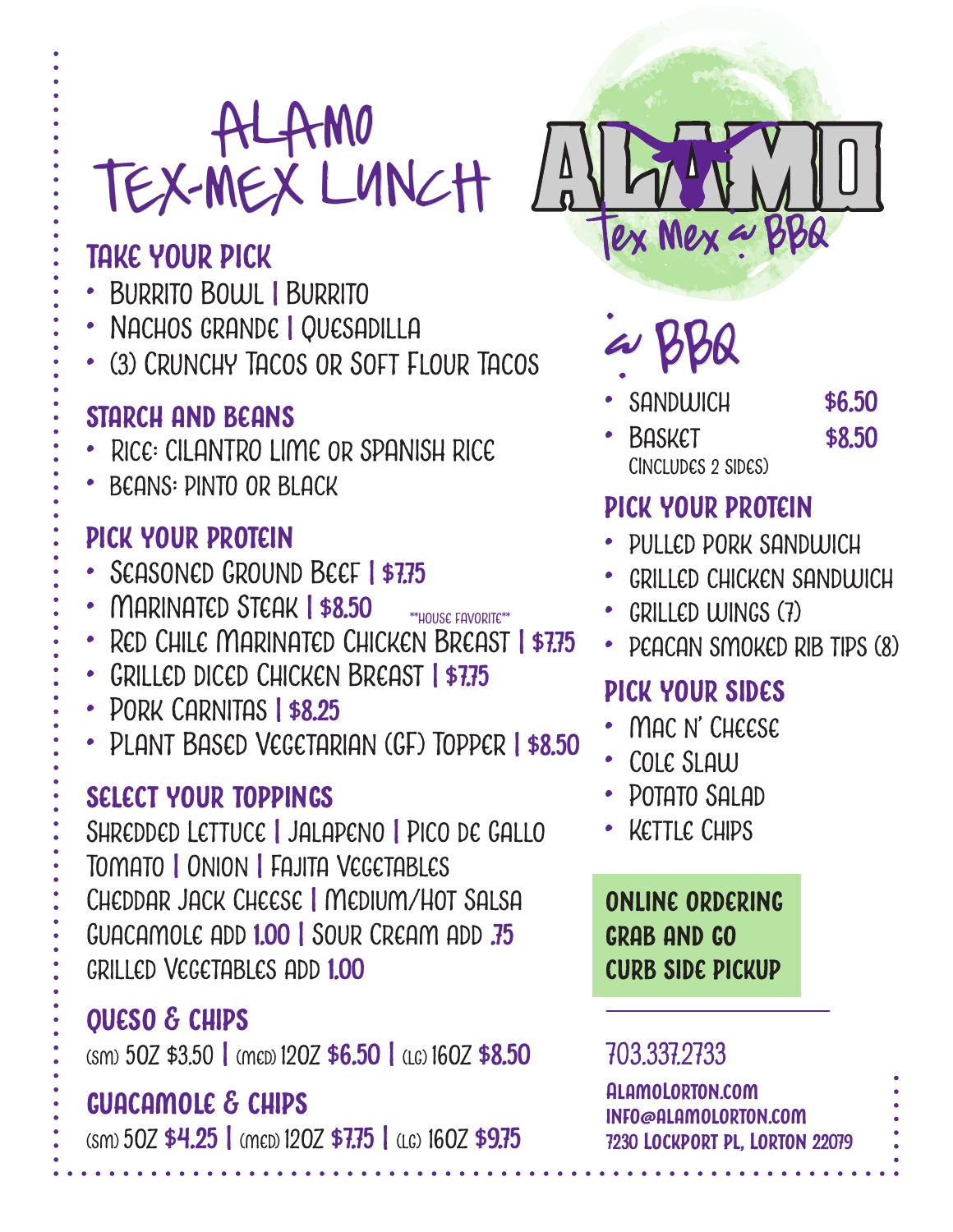## ALAMO TEX-MEX LUNCH

#### **ALAMO SAMPLER (PICK4) \$12.00**

- Ground Beef
- Marinated Steak
- GRILLED DICED CHICKEN BREAST
- Pork Carnitas
- Plant Based Vegetarian Topper
- Red Chile Marinated Chicken Breast
- (4) Wings
- (4) Pecan Smoked Rib Tips

Served with Rice, Beans, Tortillas & Toppings (sour cream and guacamole additional charge)

#### **Ala Carte Tacos \$2.00**

Served with lettuce, tomato and cheese.

- Soft or Hard
- Ground Beef
- Marinated Steak
- Grilled Diced Chicken Breast
- Pork Carnitas
- Plant Based Vegetarian Topper
- Red Chile Marinated Chicken Breast

#### **Sides \$1.75**

Mac n' Cheese, Cole Slaw, Potato Salad Beans, Rice

#### **(2) Flour Tortillas .75 Kettle Chips \$1.25 Tortilla Chips** small **\$1** med **\$2** large **\$3 Catering Available info@classiccateringinfo.com**

**Beverages**

- ا<br>•<br>• Bottled Soda **\$2.25** Coke, Diet Coke, Sprite, Orange fanta
- Canned Soda **\$1.50** Coke, Diet Coke, Sprite, Orange fanta
- Dasani Water `**\$1.50**
- Gold Peak Iced Tea **\$2.25** Sweet, Unsweet, Green Tea
- Minute Maid Lemonade **\$2.25** pink or yellow
- • POLLICR AID **\$2.25** Red, Blue, Purple
- **MONSTER** Energy Drink **\$2.25** green or white
- Minute Maid Juice **\$2.25**Orange, Apple, Pineapple Orange